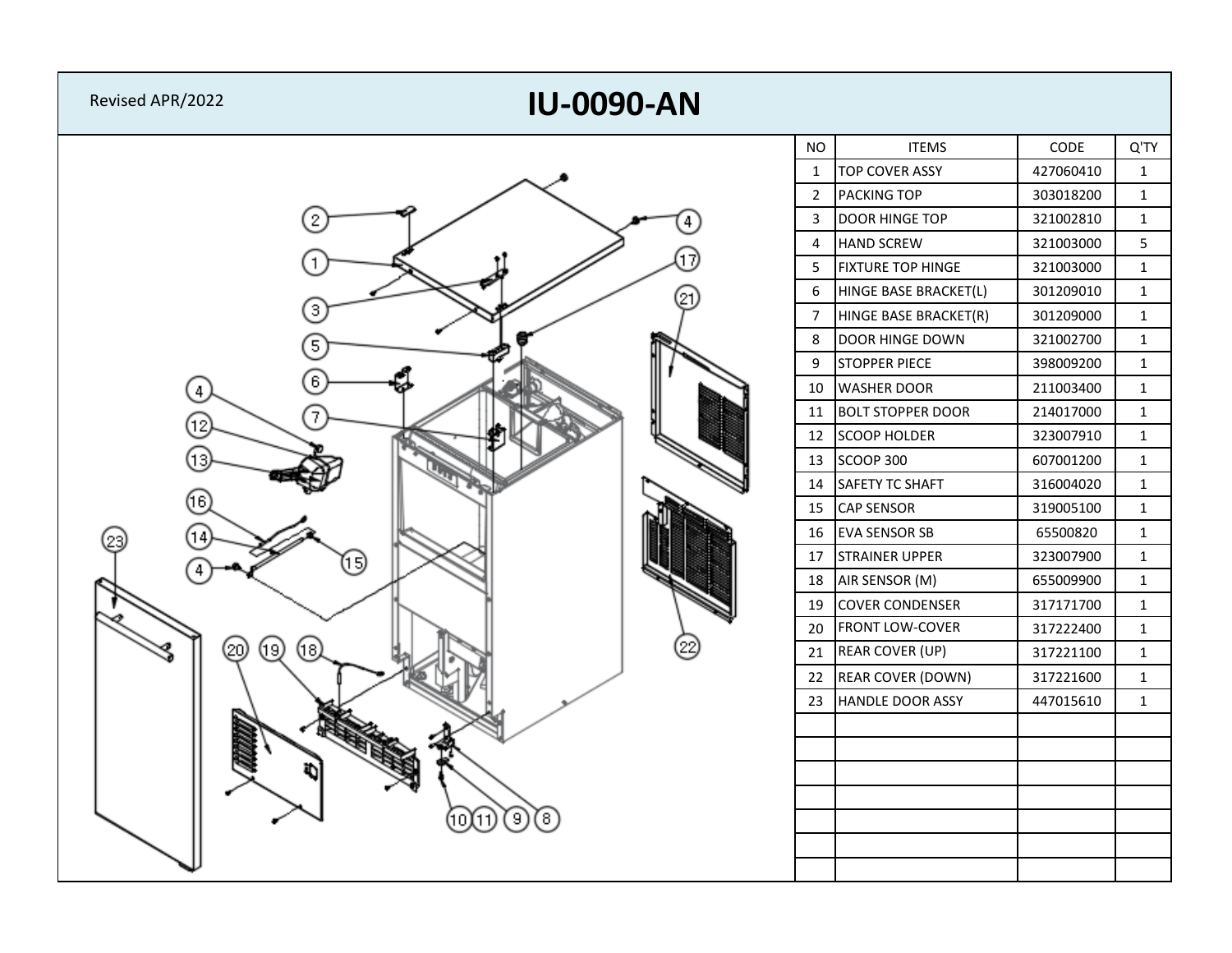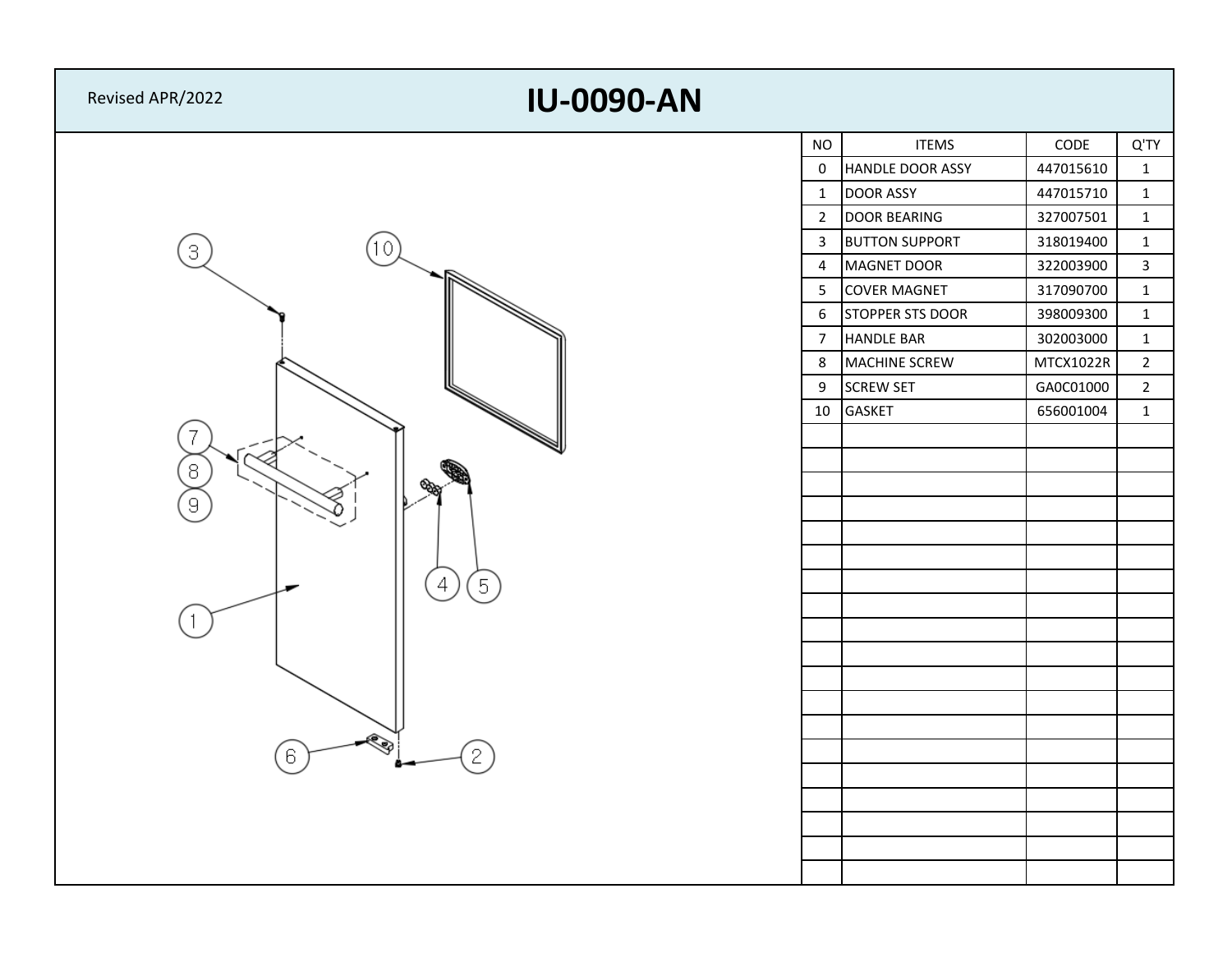| <b>IU-0090-AN</b><br>Revised APR/2022 |                |                                |           |                |
|---------------------------------------|----------------|--------------------------------|-----------|----------------|
|                                       | NO             | <b>ITEMS</b>                   | CODE      | Q'TY           |
| 5<br>(12)<br>(11)<br>14               | $\mathbf{1}$   | <b>WATER TANK B-BRACKET</b>    | 301207200 | $\mathbf{1}$   |
|                                       | $\overline{2}$ | <b>WATER RESERVOIR ASS'Y</b>   | 470003700 | $\mathbf{1}$   |
|                                       | $2 - 1$        | <b>WATER RESERVOIR</b>         | 654000500 | $\mathbf 1$    |
| 17                                    | $2 - 2$        | <b>WATER RESERVOIR COVER</b>   | 654000600 | $\mathbf{1}$   |
|                                       | $2 - 3$        | <b>ASSY WATER LEVEL SENSOR</b> | 722014500 | $\mathbf{1}$   |
| 16.                                   | 3              | <b>HOSE DRAIN PUMP</b>         | 229030310 | $\mathbf 1$    |
| $\mathbb{R}^n$                        | $\overline{4}$ | <b>BAND SPRING 21</b>          | 203003300 | $\mathbf{1}$   |
| 2<br>14)                              | 5              | <b>DRAIN HOSE</b>              | 229035500 | $\mathbf{1}$   |
|                                       | $6\,$          | <b>SILICON HOSE</b>            | 229029400 | $\mathbf{1}$   |
|                                       | $\overline{7}$ | <b>BAND SPRING 16</b>          | 203004100 | $\overline{2}$ |
|                                       | 8              | <b>BAND SPRING 18</b>          | 203003900 | $\overline{2}$ |
|                                       | 9              | <b>SILICON HOSE</b>            | 229029400 | $\mathbf{1}$   |
|                                       | 10             | <b>BRACKET</b>                 | 301207300 | $\mathbf{1}$   |
|                                       | 11             | <b>WATER INLET VALVE</b>       | 340031500 | $\mathbf 1$    |
|                                       | 12             | <b>STEM ELBOW</b>              | 398015000 | $\mathbf{1}$   |
| 4                                     | 13             | <b>RESERVOIR INLET</b>         | 319007801 | $\mathbf{1}$   |
| 3<br>L                                | 14             | LOCKING CLIP 1/4"              | 224002200 | $\overline{2}$ |
|                                       | 15             | PE TUBE (O.D 1/4")             | 229013600 | $\mathbf 1$    |
|                                       | 16             | <b>SOCKET</b>                  | 215013500 | $\mathbf{1}$   |
| (27                                   | 17             | <b>STRAIGHT ADAPTOR</b>        | 398013400 | $\mathbf{1}$   |
|                                       | 18             | <b>DUMP VALVE</b>              | 340029500 | $\mathbf{1}$   |
| 5<br>8<br>9                           | 19             | <b>DRAIN HOSE</b>              | 229035800 | $\mathbf{1}$   |
|                                       | 20             | PIPE                           | 325011400 | $\mathbf{1}$   |
| (18)                                  | 21             | <b>BAND SPRING 23</b>          | 203002200 | $\overline{2}$ |
| 24<br>14<br>22<br>26<br>7<br>17       | 22             | <b>DRAIN SOCKET BRACKET</b>    | 301206900 | $\mathbf 1$    |
|                                       | 23             | SOCKET-NPT                     | 215020300 | $\mathbf{1}$   |
| 19<br>21                              | 24             | <b>STRAIGHT ADAPTOR</b>        |           | $\mathbf{1}$   |
| c<br>20                               | 25             | DRAIN HOSE (NO PUMP)           | 229035700 | $\mathbf{1}$   |
| $-40$                                 | 26             | <b>BAND SPRING 23</b>          | 203002200 | $\mathbf{3}$   |
|                                       | 27             | PIPE FIXING BRACKET            | 301216900 | $\mathbf{1}$   |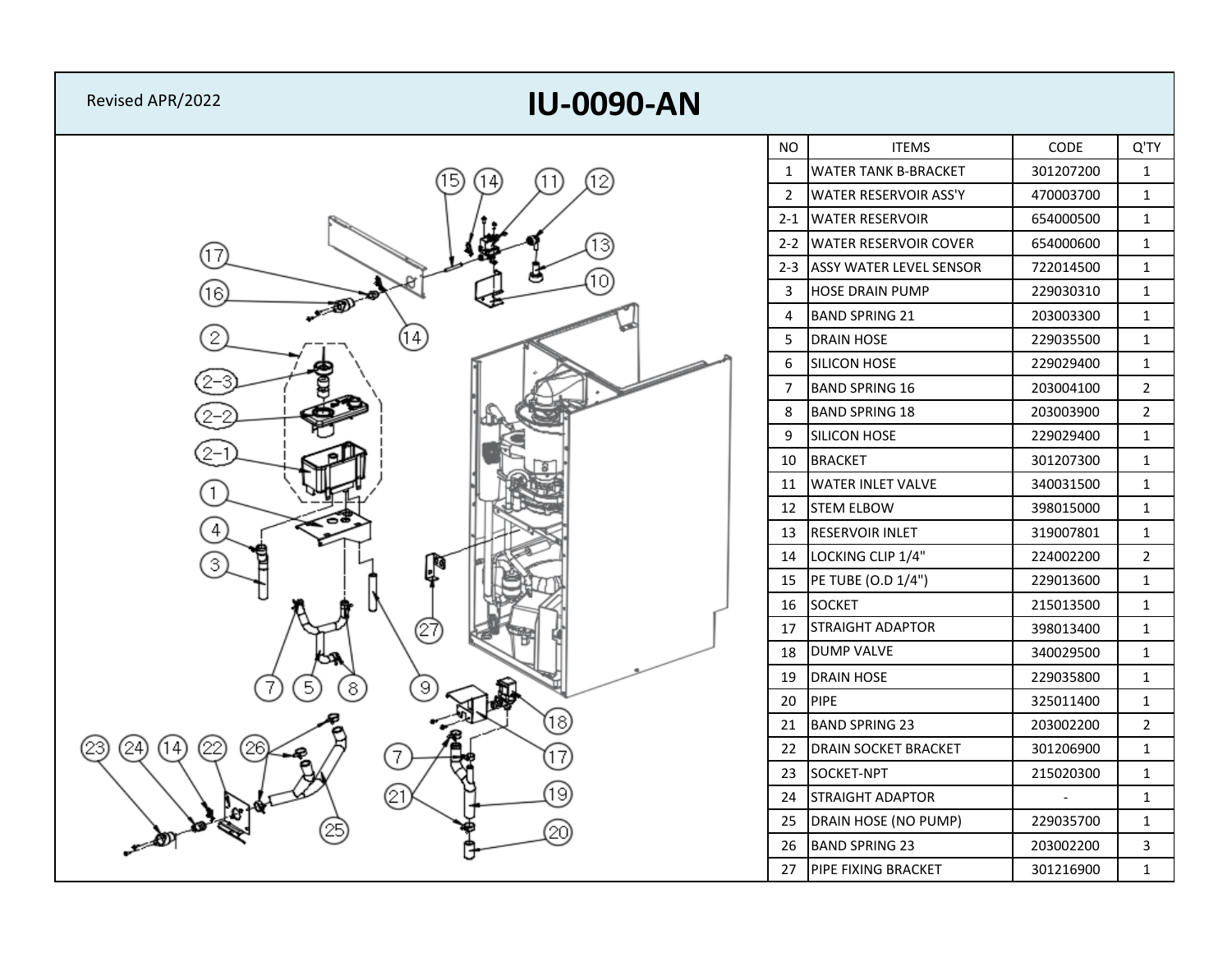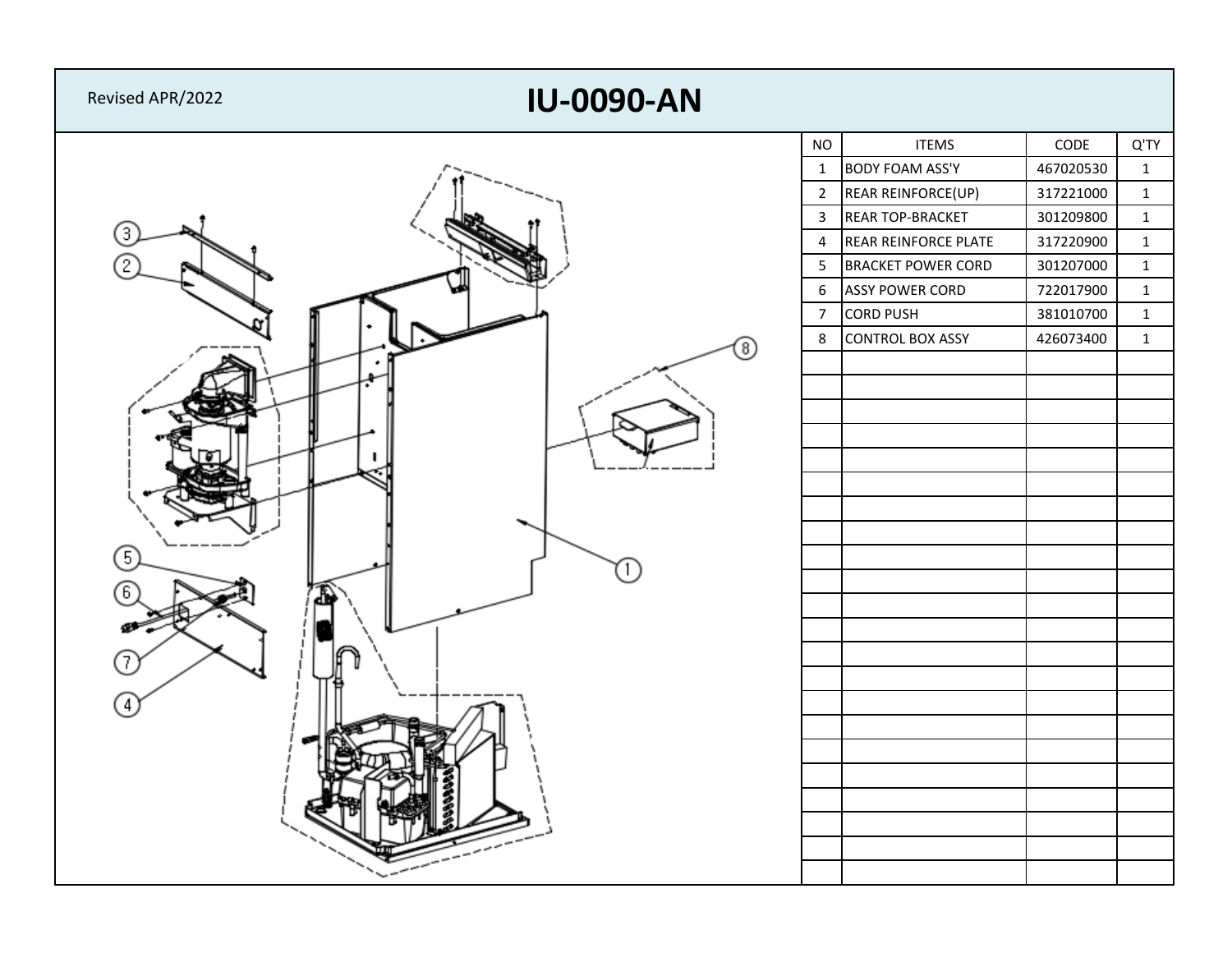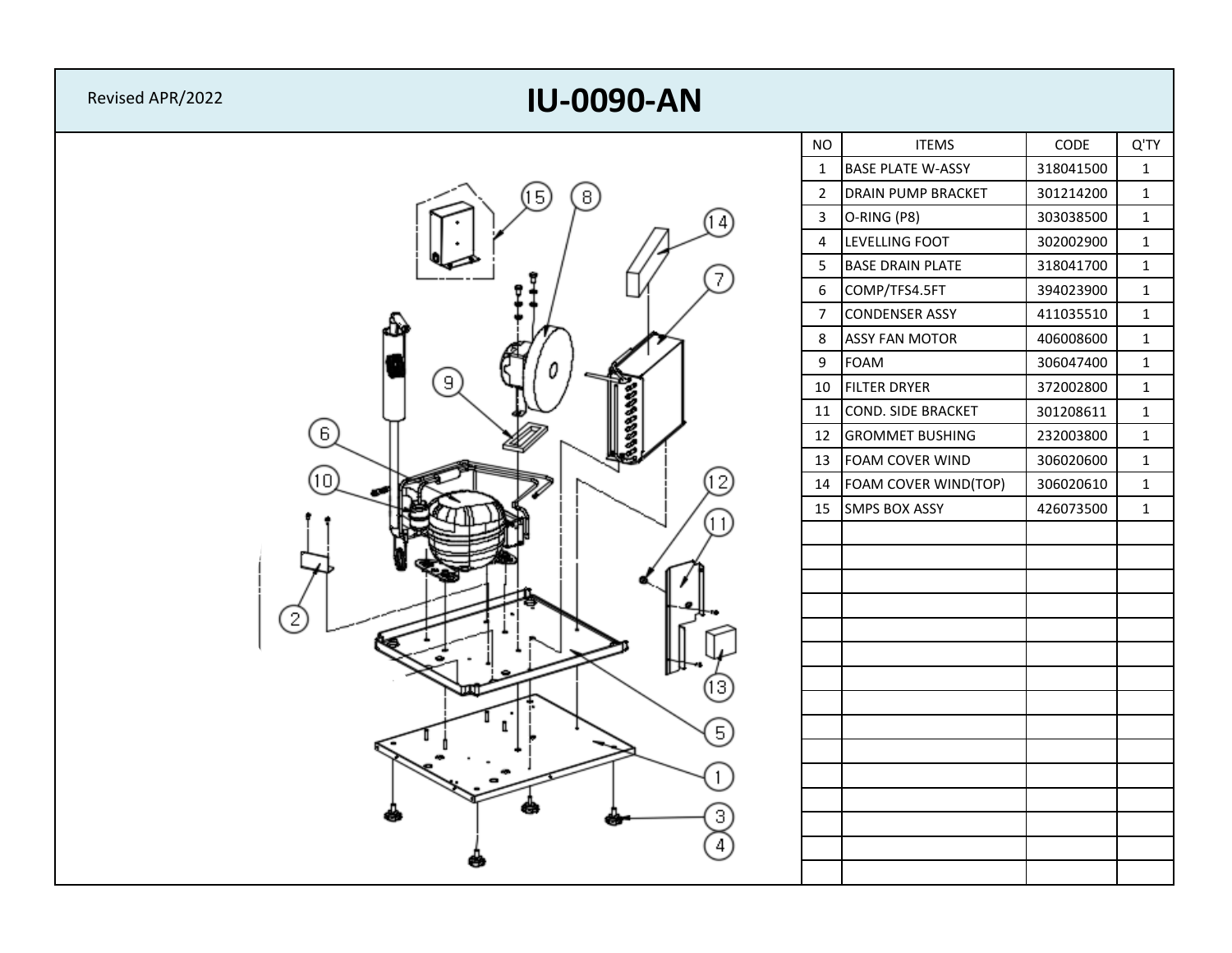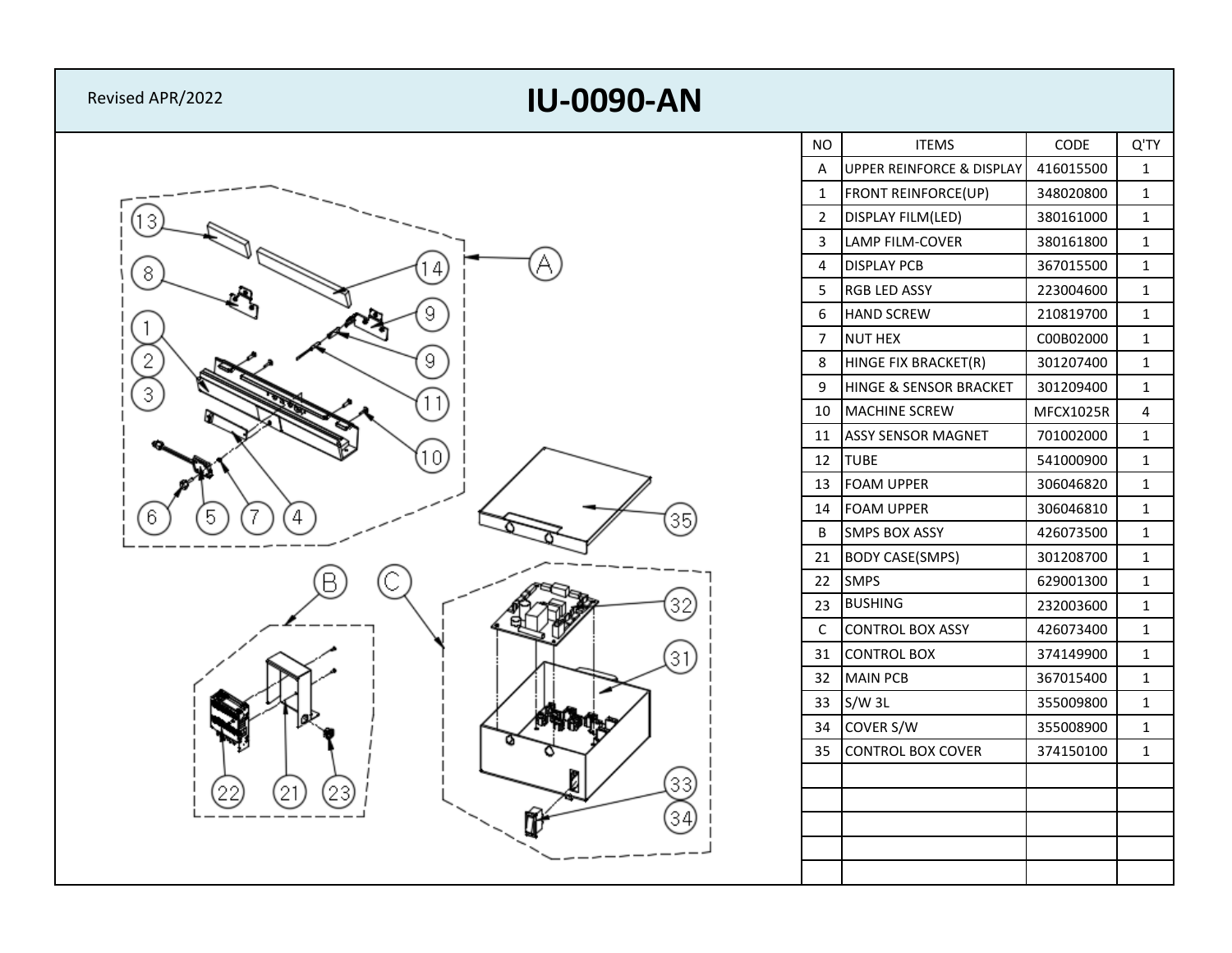